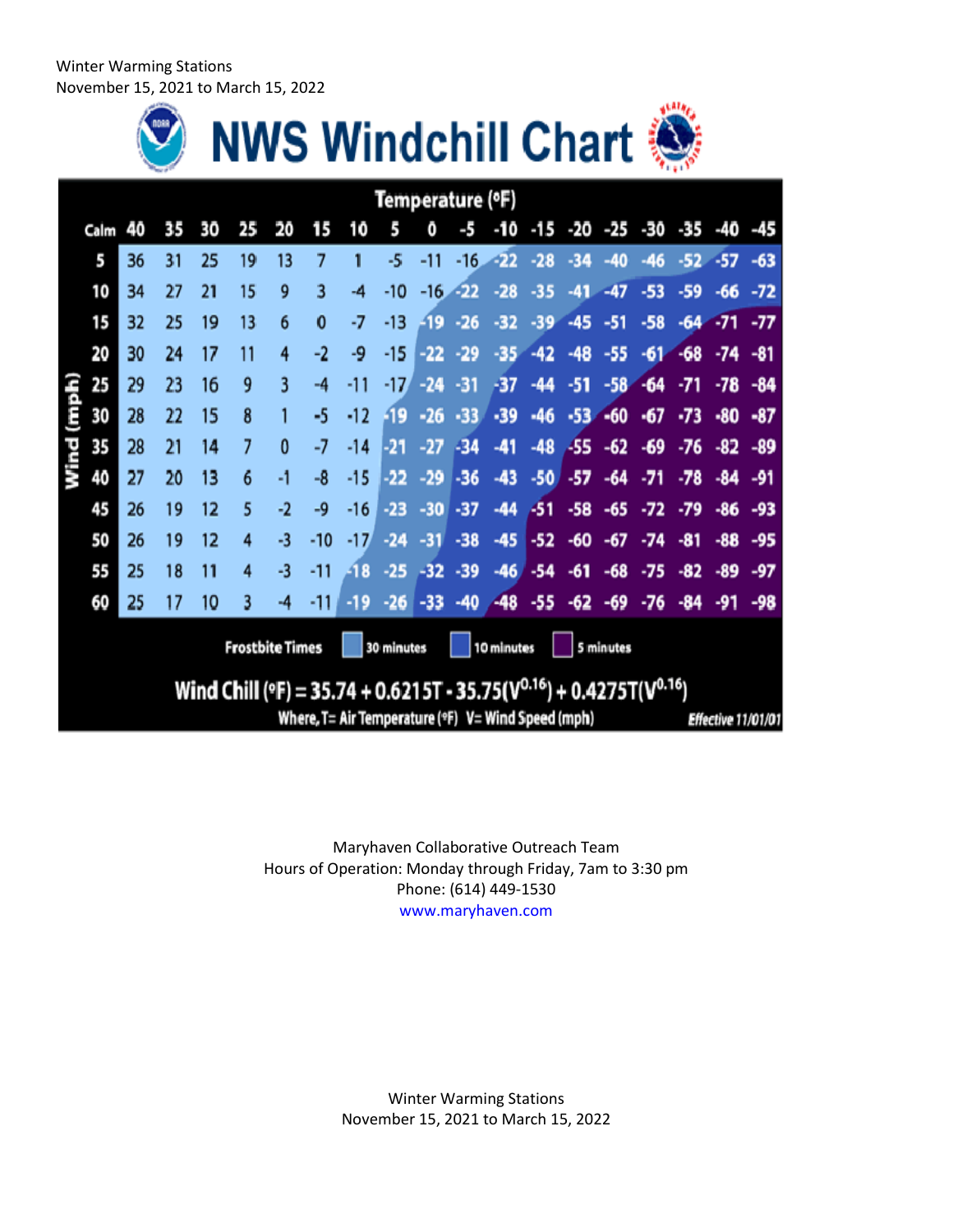All Warming Stations can contact MCOT at any time for follow‐up on shelter, housing or anyone in crisis or in need of working with MCOT. Anyone in need of shelter can call CPOA Ohio at 614-274-7000. To get help or give help just call 2-1- 1. Food line 614-341-2282 Monday –Friday 8 am – 4pm.

| <b>Warming Station</b>                                             | <b>Address</b>                               | <b>Zip Code</b> | <b>Phone</b> | <b>Hours of Operation</b>                                                                                                           |  |  |
|--------------------------------------------------------------------|----------------------------------------------|-----------------|--------------|-------------------------------------------------------------------------------------------------------------------------------------|--|--|
| <b>Church and Community</b><br>Unity Development for<br>All People | 946 Parsons Ave.                             | 43206           | 614-445-7342 | Tuesday - Thursday 10 am - 12:30<br>pm; Wednesday 1 pm -3:30 pm;<br>Friday 2 pm - 3:30 pm Sat 10 am                                 |  |  |
|                                                                    |                                              |                 |              | 12:30 pm                                                                                                                            |  |  |
| <b>United Methodist</b><br>Church                                  | 501 E. Broad St.                             | 43215           |              | Monday - Friday 9 am -5 pm<br>Beginning November 3, 2021 until<br>April 1, 2021                                                     |  |  |
| <b>Stowe Mission</b>                                               | 888 Parson Ave.                              | 43206           | 614-445-8400 | Monday - Friday 11:00 am - 12:30<br>pm                                                                                              |  |  |
| <b>United Methodist</b><br>Church                                  | 82 e. 16 <sup>th</sup> Ave.                  |                 |              | Saturdays only 8 am to 12 noon<br>beginning 2/5/22 ends 4/2/22                                                                      |  |  |
| Vineyard Columbus<br><b>Short North Pantry</b>                     | 181 E. Fifth Ave.                            | 43201           | 614-259-5441 | Wednesday: 3:30 pm to 5:30<br>pm<br>Saturday breakfast 7:30 am -<br>10:30 am<br>Beginning January 1, 2022 through<br>March 31, 2022 |  |  |
|                                                                    |                                              |                 |              |                                                                                                                                     |  |  |
| <b>Clintonville Recreational</b><br>Center                         | 14 W. Lakeview Ave.                          | 43214           | 614-268-8118 | Monday - Friday 9 am -5 pm,<br>limited space                                                                                        |  |  |
|                                                                    |                                              |                 |              |                                                                                                                                     |  |  |
| <b>Trinity Baptist Church</b>                                      | 461 St. Clair Ave.                           | 43203           | 614-580-9547 | 12:00 pm until 7:00 pm<br>Based on temperature is below 32<br>degrees                                                               |  |  |
| Unity of Columbus                                                  | 4211 Maize Rd                                | 43224           | 614-267-4959 | Tuesdays $10$ am $-1$ pm                                                                                                            |  |  |
| <b>Short North Church</b>                                          | 25 W. 5 <sup>th</sup> Ave.                   | 43201           | 614-228-1342 | Wednesday $9$ am $-1$ pm and<br>Sunday 8:30 am - 4:20 pm<br>beginning on December 5, 2021                                           |  |  |
|                                                                    |                                              |                 |              |                                                                                                                                     |  |  |
| <b>Columbus</b><br><b>Metropolitan Library</b>                     | <b>Address</b>                               | <b>Zip Code</b> | Phone        | <b>Hours of Operations</b>                                                                                                          |  |  |
| <b>Barnett Branch</b>                                              | 3434 E. Livingston<br>Ave., Columbus, OH     | 43227           | 614-645-2275 | Hours: Monday - Friday: 9 a.m. -<br>9 p.m. Saturday: 9 a.m. - 6 p.m.<br>Sunday: CLOSED                                              |  |  |
| <b>Canal Winchester</b><br><b>Branch</b>                           | 115 Franklin St.,<br>Canal Winchester,<br>OH | 43110           | 614-645-2275 | Hours: Monday - Friday: 12<br>p.m. - 9 p.m. Saturday: 9 a.m. -<br>6 p.m. Sunday: CLOSED                                             |  |  |
| <b>Driving Park Branch</b>                                         | 1422 E. Livingston<br>Ave., Columbus, OH     | 43205           | 614-645-2275 | Hours: Monday - Thursday: 9<br>a.m. - 7 p.m. Friday - Saturday:                                                                     |  |  |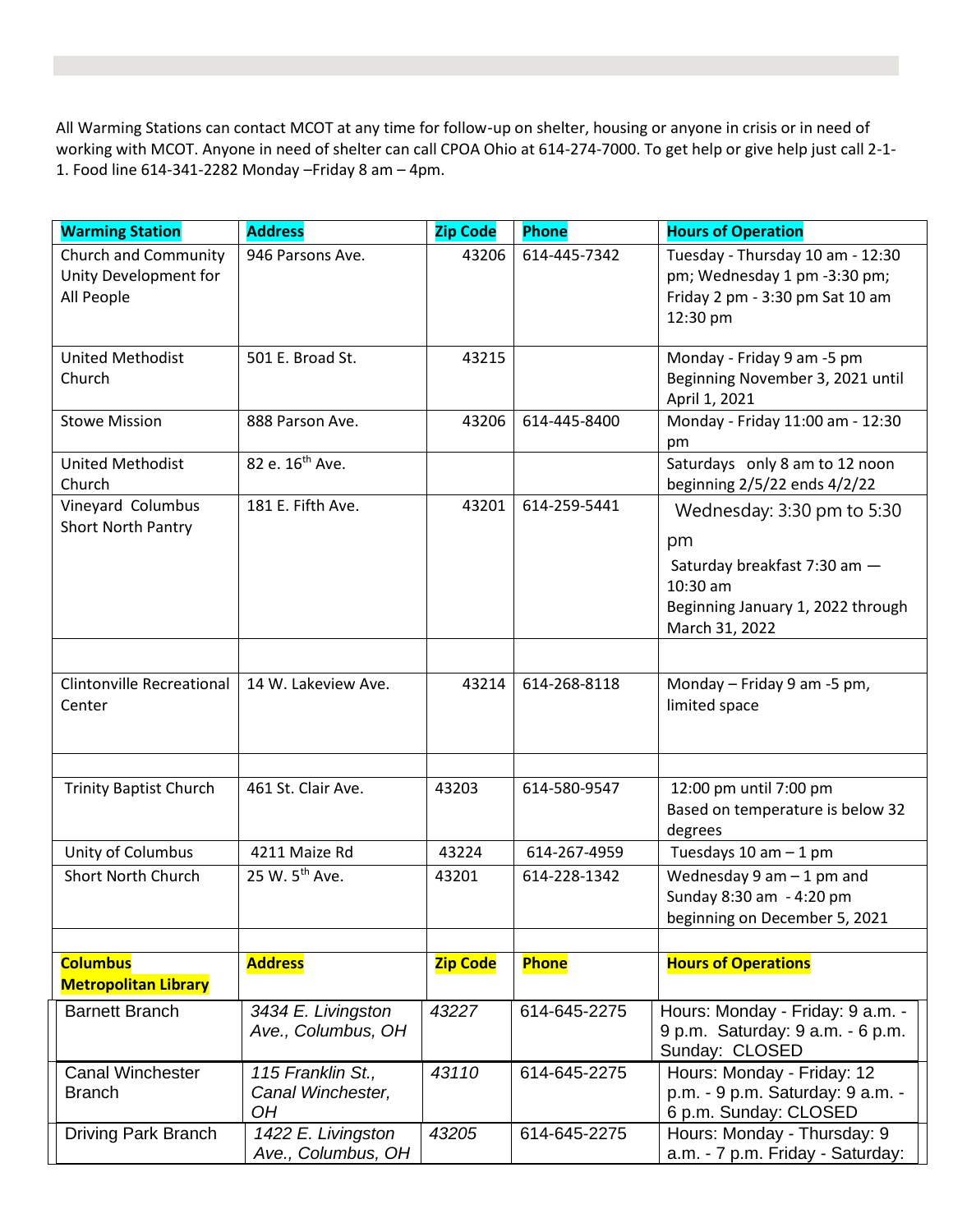|                                     |                                         |       |              | 9 a.m. - 6 p.m. Sunday:<br><b>CLOSED</b>                                                                      |  |  |  |
|-------------------------------------|-----------------------------------------|-------|--------------|---------------------------------------------------------------------------------------------------------------|--|--|--|
| Dublin Branch                       | 75 N. High St.,<br>Dublin, OH           | 43017 | 614-645-2275 | Hours: Monday - Thursday: 9<br>a.m. - 7 p.m. Friday - Saturday:<br>9 a.m. - 6 p.m. Sunday:<br><b>CLOSED</b>   |  |  |  |
| <b>Franklinton Branch</b>           | 1061 W. Town St.,<br>Columbus, OH       | 43222 | 614-645-2275 | Hours: Monday - Thursday: 9<br>a.m. - 7 p.m. Friday - Saturday:<br>9 a.m. - 6 p.m. Sunday<br><b>CLOSED</b>    |  |  |  |
| Gahanna Branch                      | 310 Hamilton Rd,<br>Gahanna, OH         | 43230 | 614-645-2275 | Hours: Monday - Thursday: 10<br>a.m. - 7 p.m. Friday - Saturday:<br>10 a.m. - 6 p.m. Sunday:<br><b>CLOSED</b> |  |  |  |
| <b>Hilliard Branch</b>              | 4500 Hickory Chase<br>Way, Hilliard, OH | 43026 | 614-645-2275 | Hours: Monday - Thursday: 9<br>a.m. - 7 p.m. Friday - Saturday:<br>9 a.m. - 6 p.m. Sunday:<br><b>CLOSED</b>   |  |  |  |
| <b>Hilltop Branch</b>               | 511 South Hague<br>Ave., Columbus, OH   |       | 614-645-2275 | Hours: Monday - Thursday: 9<br>a.m. - 7 p.m. Friday - Saturday:<br>9 a.m. - 6 p.m. Sunday:<br><b>CLOSED</b>   |  |  |  |
| <b>Karl Road Branch</b>             | 5590 Karl Rd.,<br>Columbus, OH          | 43229 | 614-645-2275 | Hours: Monday-Thursday: 9<br>a.m.-7 p.m. Friday-Saturday: 9<br>a.m-6 p.m. Sunday: CLOSED                      |  |  |  |
| Linden Branch                       | 2223 Cleveland<br>Ave., Columbus, OH    | 43211 | 614-645-2275 | Hours: Monday - Thursday: 9<br>a.m. - 7 p.m. Friday - Saturday:<br>9 a.m. - 6 p.m. Sunday:<br><b>CLOSED</b>   |  |  |  |
| Main Library                        | 96 S. Grant Ave.,<br>Columbus, OH       | 43215 | 614-645-2275 | Hours: Monday - Thursday: 9<br>a.m. - 7 p.m. Friday - Saturday:<br>9 a.m. - 6 p.m. Sunday:<br><b>CLOSED</b>   |  |  |  |
| Marion-Franklin<br><b>Branch</b>    | 2740 Lockbourne<br>Rd., Columbus, OH    | 43207 | 614-645-2275 | Hours: Monday - Thursday: 2<br>p.m. - 7 p.m. Friday: 2 p.m. - 6<br>p.m. Saturday & Sunday:<br><b>CLOSED</b>   |  |  |  |
| Martin Luther King<br><b>Branch</b> | 1467 E. Long St.,<br>Columbus, OH       | 43203 | 614-645-2275 | Hours: Monday - Thursday: 9<br>a.m. - 7 p.m. Friday - Saturday:<br>9 a.m. - 6 p.m. Sunday:<br><b>CLOSED</b>   |  |  |  |
| New Albany Branch                   | 200 Market St., New<br>Albany, OH       | 43054 | 614-645-2275 | Hours: Monday-Thursday: 9<br>a.m.-7 p.m. Friday-Saturday: 9<br>a.m-6 p.m. Sunday: CLOSED.                     |  |  |  |
| Northern Lights<br><b>Branch</b>    | 4093 Cleveland<br>Ave., Columbus, OH    | 43224 | 614-645-2275 | Hours: Monday - Thursday: 9<br>a.m. - 7 p.m. Friday - Saturday:<br>9 a.m. - 6 p.m. Sunday:<br><b>CLOSED</b>   |  |  |  |
| Northside Branch                    | 1423 N. High St.,<br>Columbus, OH       | 43201 | 614-645-2275 | Hours: Monday - Thursday: 9<br>a.m. - 7 p.m. Friday - Saturday:<br>9 a.m. - 6 p.m. Sunday:<br><b>CLOSED</b>   |  |  |  |
| Parsons Branch                      | 1113 Parsons Ave.,<br>Columbus, OH      | 43206 | 614-645-2275 | Hours: Monday - Thursday: 9<br>a.m. - 7 p.m. Friday - Saturday:                                               |  |  |  |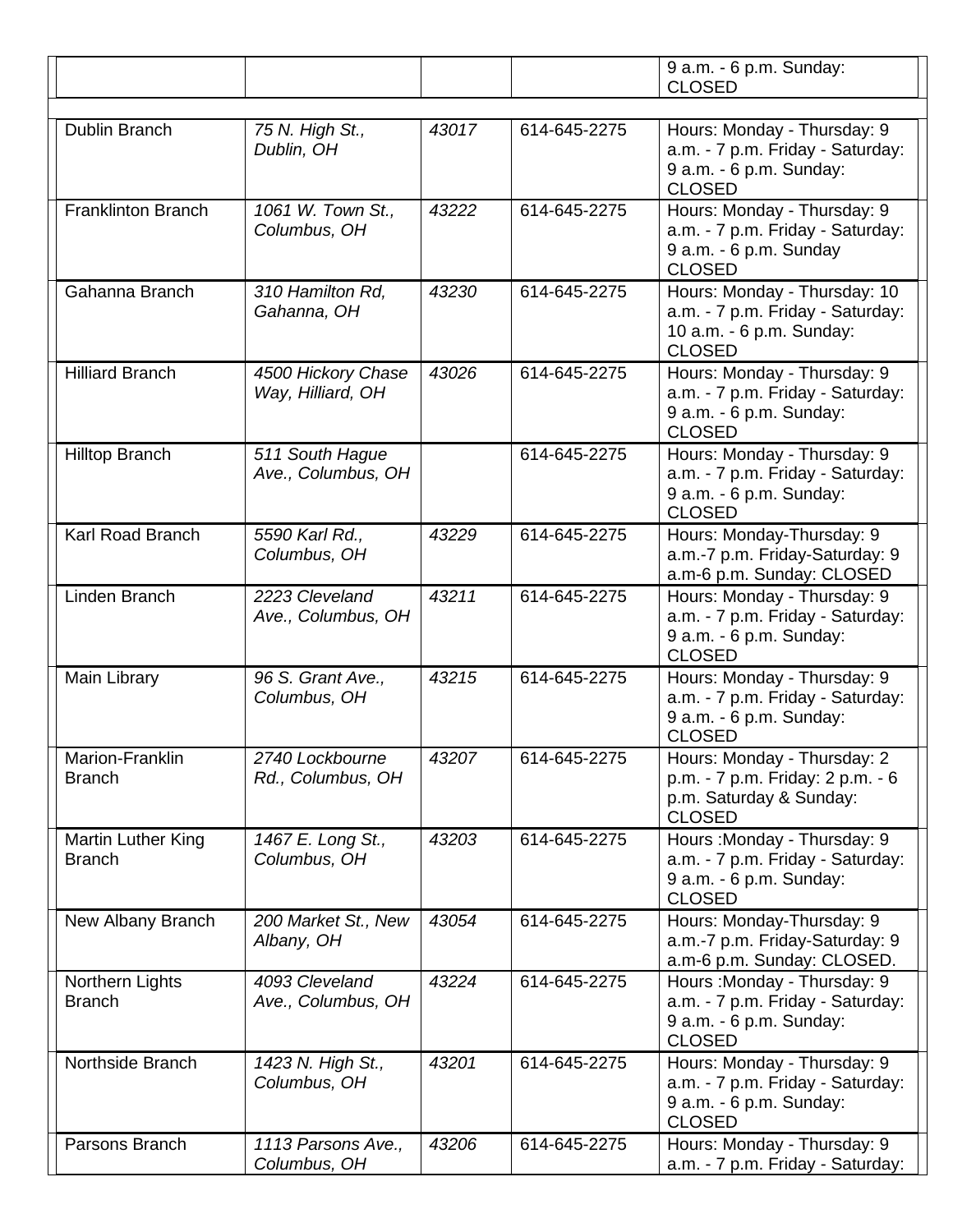|                                          |                                        |                 |              | 9 a.m. - 6 p.m. Sunday                                                                                      |
|------------------------------------------|----------------------------------------|-----------------|--------------|-------------------------------------------------------------------------------------------------------------|
|                                          |                                        |                 |              | <b>CLOSED</b>                                                                                               |
| Reynoldsburg Branch                      | 1402 Brice Rd.,<br>Reynoldsburg, OH    | 43068           | 614-645-2275 | Hours: Monday - Thursday: 9<br>a.m. - 7 p.m. Friday - Saturday:<br>9 a.m. - 6 p.m. Sunday:                  |
|                                          |                                        |                 |              | <b>CLOSED</b>                                                                                               |
| Shepard Branch                           | 850 N. Nelson Rd.,<br>Columbus, OH     | 43219           | 614-645-2275 | Hours: Monday - Thursday: 9<br>a.m. - 7 p.m. Friday - Saturday:<br>9 a.m. - 6 p.m. Sunday:<br><b>CLOSED</b> |
| South High Branch                        | 3540 S. High St.,<br>Columbus, OH      | 43207           | 614-645-2275 | Hours: Monday - Thursday: 9<br>a.m. - 7 p.m. Friday - Saturday:<br>9 a.m. - 6 p.m. Sunday:<br><b>CLOSED</b> |
| Southeast Branch                         | 3980 S. Hamilton<br>Rd., Groveport, OH | 43125           | 614-645-2275 | Hours: Monday - Thursday: 9<br>a.m. - 7 p.m. Friday - Saturday:<br>9 a.m. - 6 p.m. Sunday:<br><b>CLOSED</b> |
| <b>Whetstone Branch</b>                  | 3909 N High St,<br>Columbus, OH        | 43214           | 614-645-2275 | Hours: Monday - Thursday: 9<br>a.m. - 7 p.m. Friday - Saturday:<br>9 a.m. - 6 p.m. Sunday:<br><b>CLOSED</b> |
| <b>Whitehall Branch</b>                  | 4445 E Broad St.,<br>Columbus, OH      | 43213           | 614-645-2275 | Hours: Monday - Thursday: 9<br>a.m. - 7 p.m. Friday - Saturday:<br>9 a.m. - 6 p.m. Sunday:<br><b>CLOSED</b> |
| <b>Columbus Recreational</b><br>and Park | <b>Address</b>                         | <b>Zip Code</b> | Phone        | <b>Hours of Operation</b><br>Check website for more                                                         |
|                                          |                                        |                 |              | information per each site.<br>www.columbusrecparks.com.                                                     |
| <b>Barack Community</b><br>Center        | 580 woodrow Ave.                       | 43207           | 614-645-3610 | Tuesday - Friday 12 pm - 9 pm;<br>Saturday 9 am -6 pm                                                       |
| <b>Barnett Community</b><br>Center       | 1184 Barnett Rd.                       | 43227           | 614-645-3065 | Hours: Monday - Friday: 9 a.m. -<br>9 p.m. Saturday: 9 a.m. - 6 p.m.                                        |
| <b>Beatty Community</b><br>Center        | 247 North Ohio Ave.                    | 43203           | 614-645-3118 | Tuesday - Friday 12 pm - 9 pm;<br>Saturday 9 am -6 pm                                                       |
| <b>Blackburn Community</b><br>Recreation | 263 Carpenter St.                      | 43205           | 614-645-7670 | Tuesday - Friday 12 pm - 9 pm;<br>Saturday 9 am -6 pm                                                       |
| <b>Brentnell Community</b><br>Center     | 1280 Brentnell Ave.                    | 43219           | 614-645-7640 | Tuesday - Friday 12 pm - 9 pm;<br>Saturday 9 am -6 pm                                                       |
| Carriage Place Center                    | 4900 Sawmill Rd.                       | 43235           | 614-645-3715 | Tuesday - Friday 12 pm - 9 pm;<br>Saturday 9 am -6 pm                                                       |
| Dodge Community<br>Center                | 667 Sullivant Ave.                     | 43215           | 614-645-8151 | Hours: Monday - Friday: 9 a.m. -<br>9 p.m. Saturday: 9 a.m. - 6 p.m.                                        |
| Douglas Community<br>Center              | 1250 Windsor Ave.                      | 43211           | 614-645-8151 | Tuesday - Friday 12 pm - 9 pm;<br>Saturday 9 am -6 pm                                                       |
| Far East Community<br>Center             | 1826 Lattimer Dr.                      | 43227           | 614-645-3159 | Tuesday - Friday 12 pm - 9 pm;<br>Saturday 9 am -6 pm                                                       |
| <b>Feddersen Community</b><br>Center     | 3911 Dresden Ave.                      | 43224           | 614-645-3083 | Tuesday - Friday 12 pm - 9 pm;<br>Saturday 9 am -6 pm                                                       |